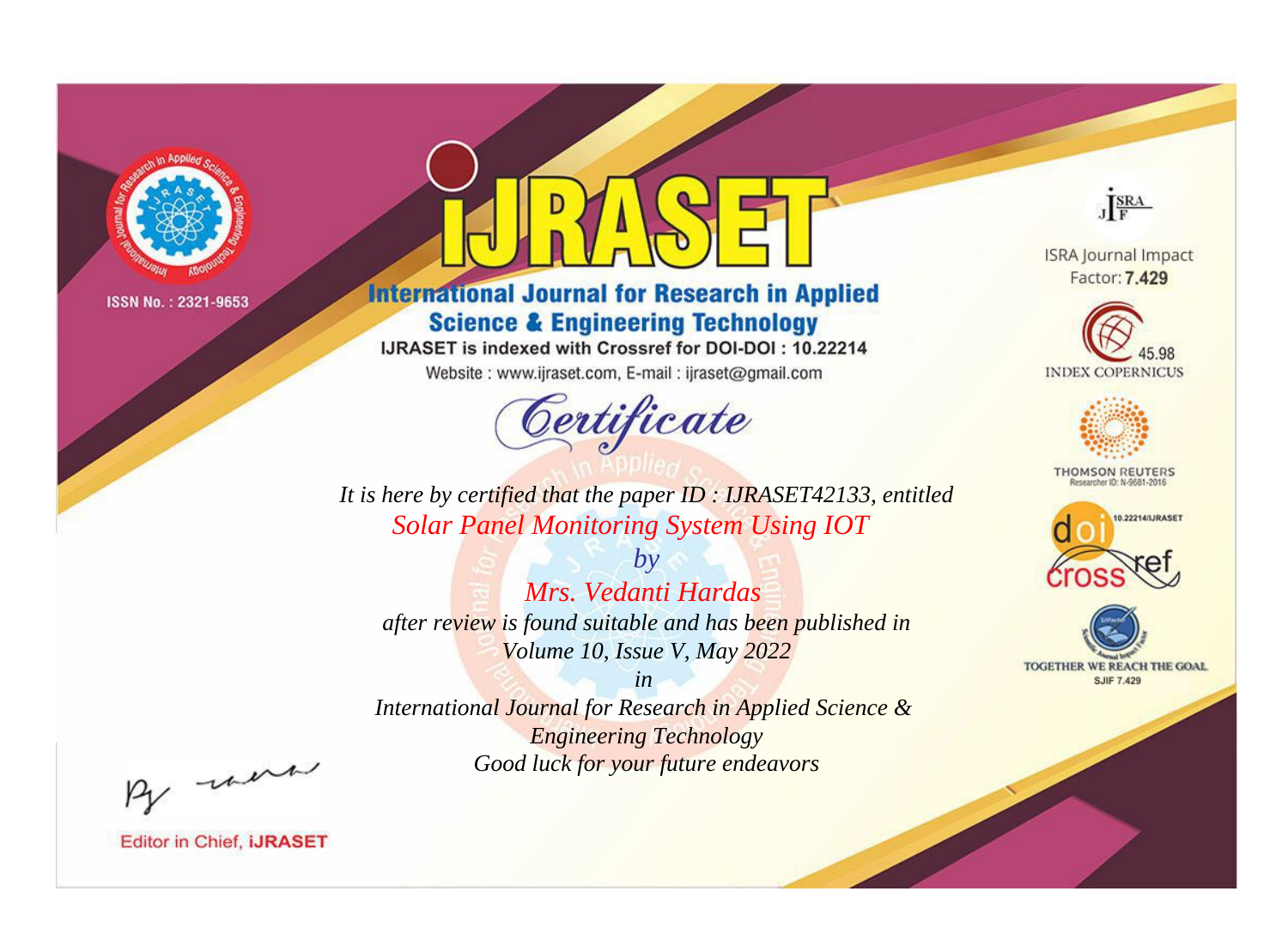

# **International Journal for Research in Applied Science & Engineering Technology**

IJRASET is indexed with Crossref for DOI-DOI: 10.22214

Website: www.ijraset.com, E-mail: ijraset@gmail.com



JERA

**ISRA Journal Impact** Factor: 7.429





**THOMSON REUTERS** 



TOGETHER WE REACH THE GOAL **SJIF 7.429** 

*It is here by certified that the paper ID : IJRASET42133, entitled Solar Panel Monitoring System Using IOT*

*by Sagar Ingole after review is found suitable and has been published in Volume 10, Issue V, May 2022*

*in* 

*International Journal for Research in Applied Science & Engineering Technology Good luck for your future endeavors*

By morn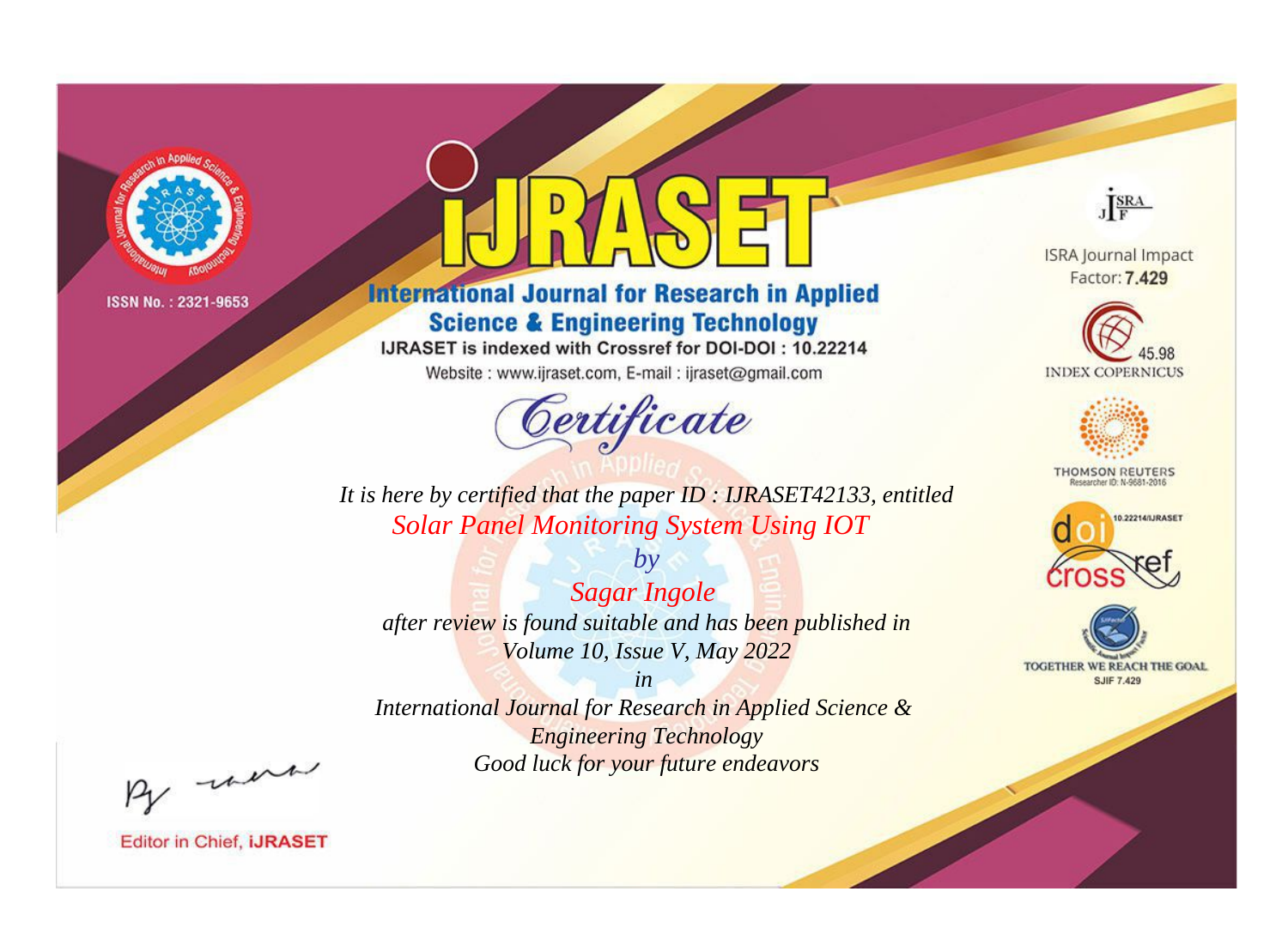

# **International Journal for Research in Applied Science & Engineering Technology**

IJRASET is indexed with Crossref for DOI-DOI: 10.22214

Website: www.ijraset.com, E-mail: ijraset@gmail.com



JERA **ISRA Journal Impact** 

Factor: 7.429





**THOMSON REUTERS** 



TOGETHER WE REACH THE GOAL **SJIF 7.429** 

*It is here by certified that the paper ID : IJRASET42133, entitled Solar Panel Monitoring System Using IOT*

*by Sahil Sheikh after review is found suitable and has been published in Volume 10, Issue V, May 2022*

*in* 

*International Journal for Research in Applied Science & Engineering Technology Good luck for your future endeavors*

By morn